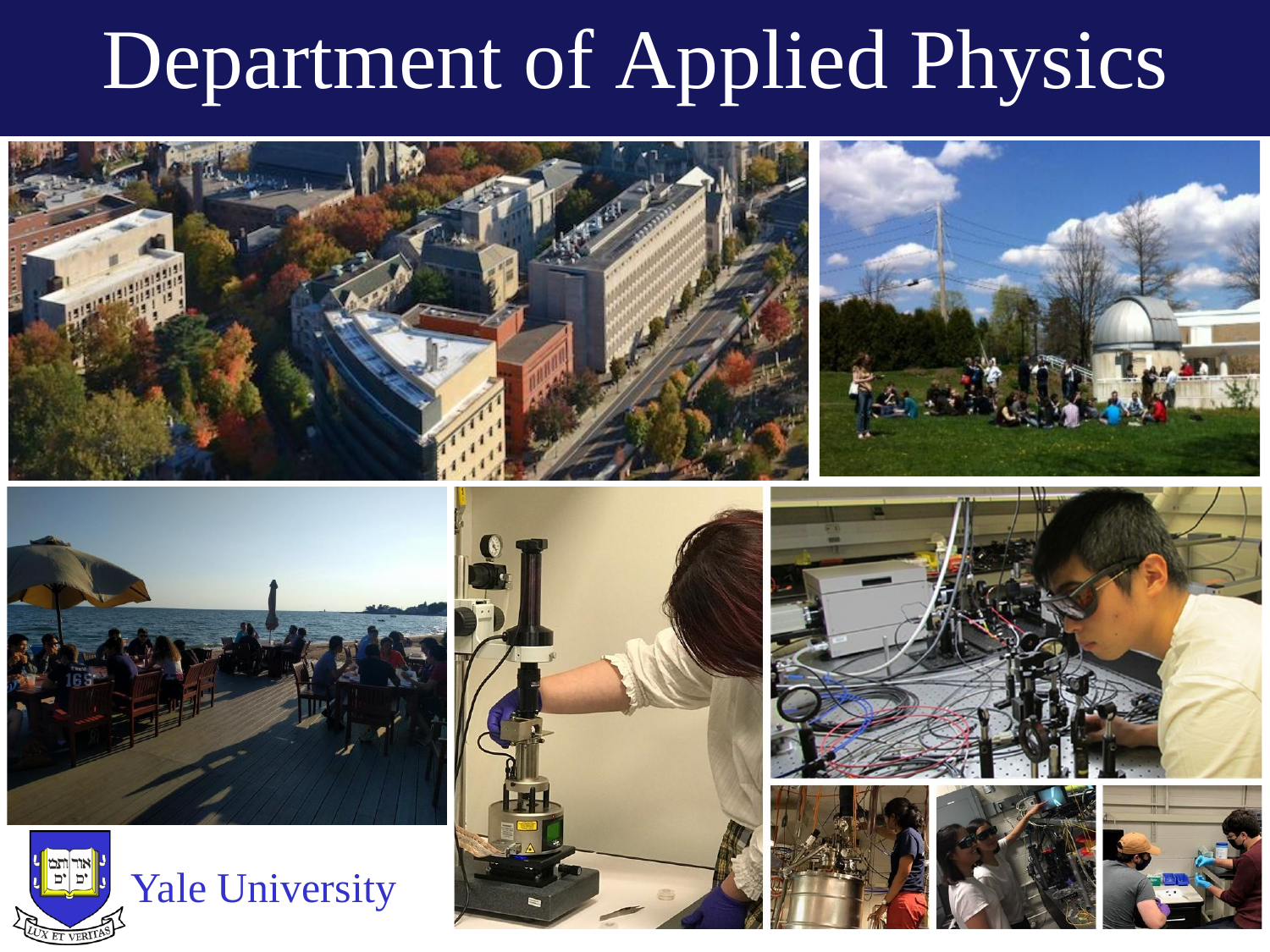## **Department of Applied Physics**











Charles Ahn Michel Devoret Nu He Sohrab Ismail-Beigi











Simon Mochrie Owen Miller Vidvuds Ozolins Dan Prober Shruti Puri







Peter Rakich Nick Read Peter Schiffer Rob Schoelkopf Doug Stone



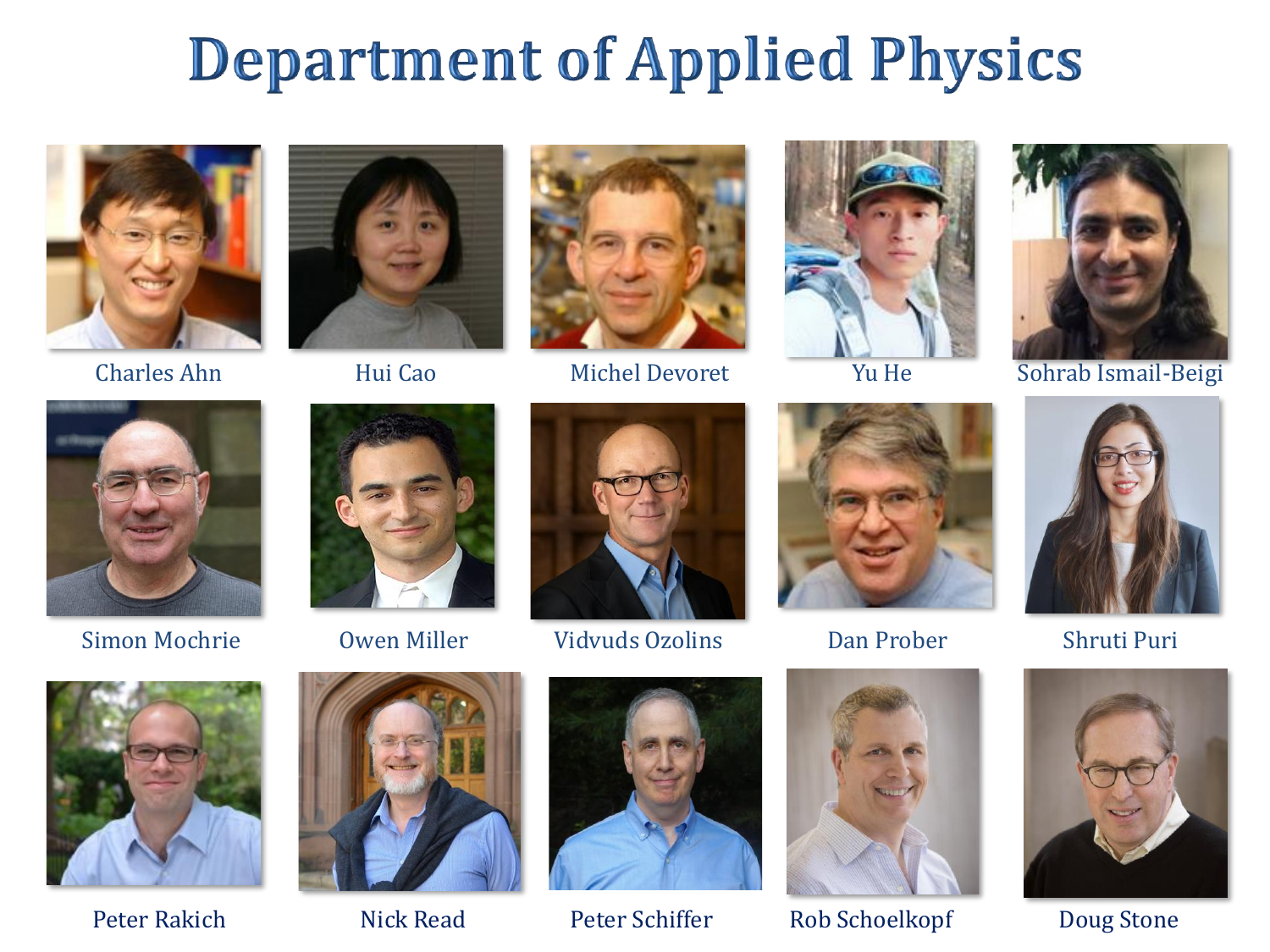## **Research**



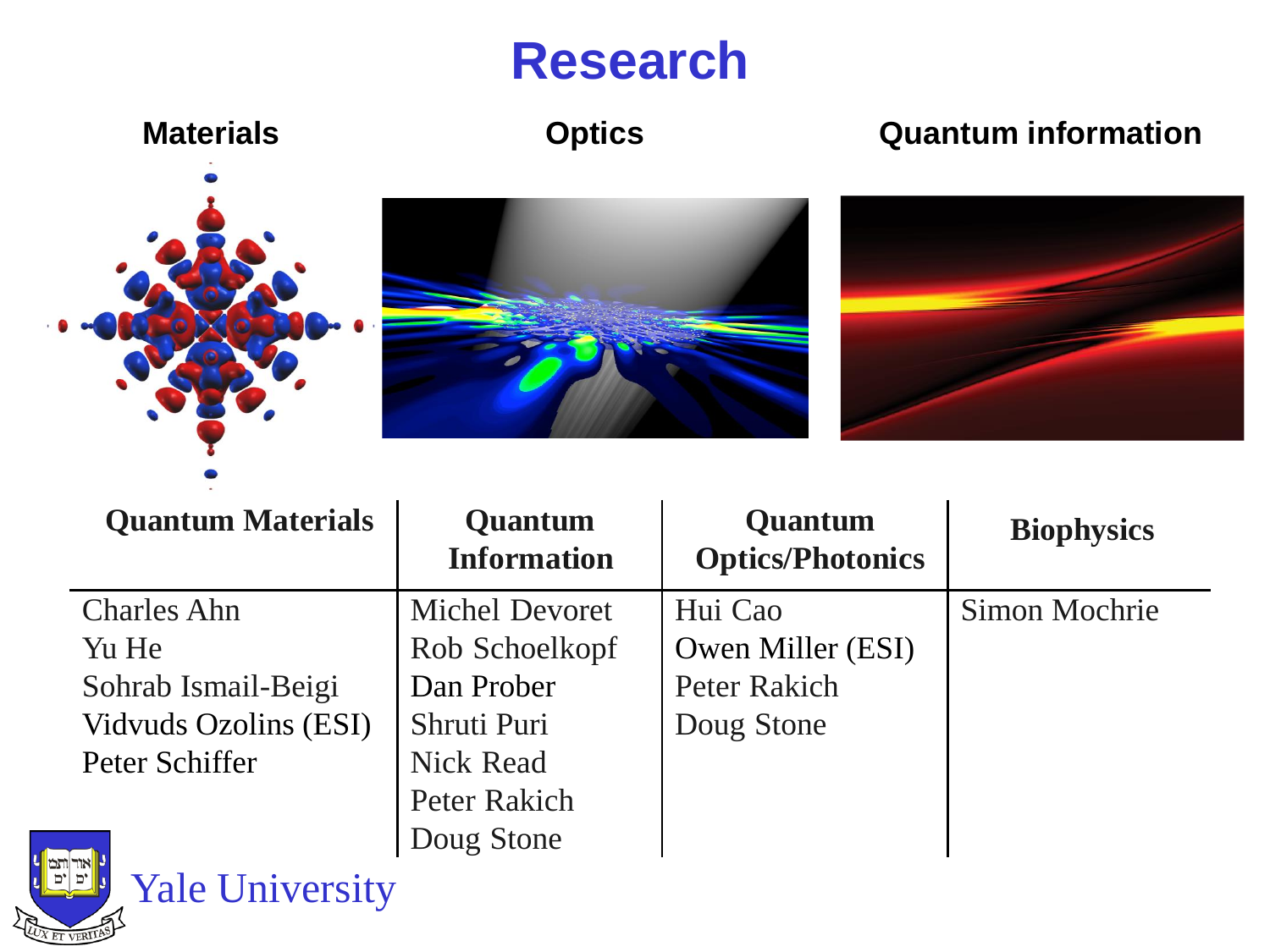## **Scientific leadership/service across campus**



Malone Engineering Center



#### **Yale Quantum Institute (YQI)**

Director: Rob Schoelkopf

24 faculty

~40 researchers/staff

#### **Quantum Materials**

Yale Center for Research on Interface Structures and Phenomena (CRISP)

Director: Sohrab Ismail-Beigi

19 faculty from 7 departments

55 researchers/staff

#### **Yale Institute for Nanoscience and Quantum Engineering (YINQE)**

Faculty lead: Charles Ahn  $~1$ ~350 users

#### **Yale Cleanroom**

Faculty lead: Charles Ahn 146 users from ~35 research advisors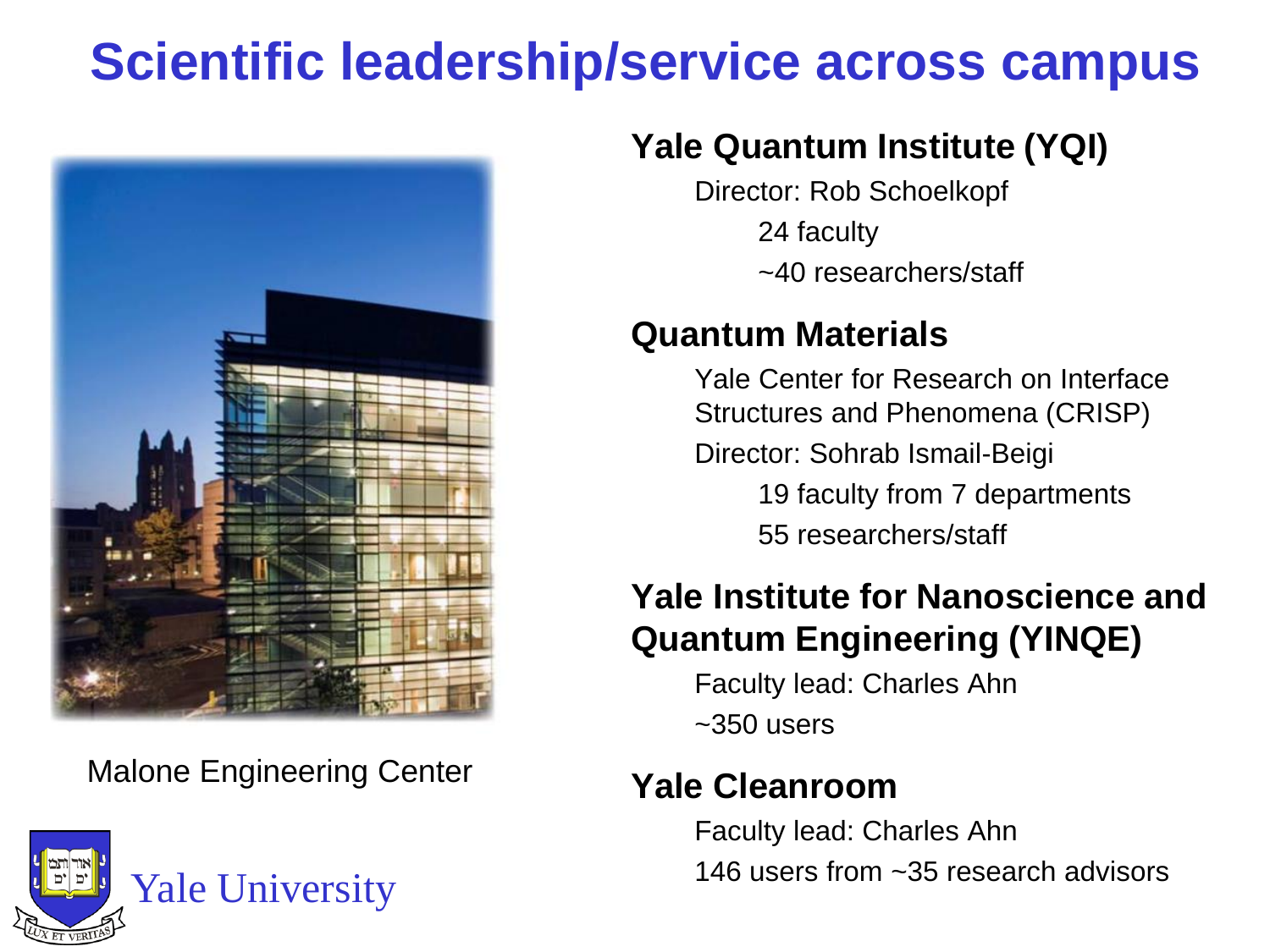## **The Future of Yale University**

President Peter Salovey: We are going to spend disproportionately on science and engineering (~\$2B).

University Science Strategy Top priority: Quantum Science, Engineering, and Materials

Large new investments in applied science and engineering announced this week (30 faculty positions, new building for physical sciences and engineering)

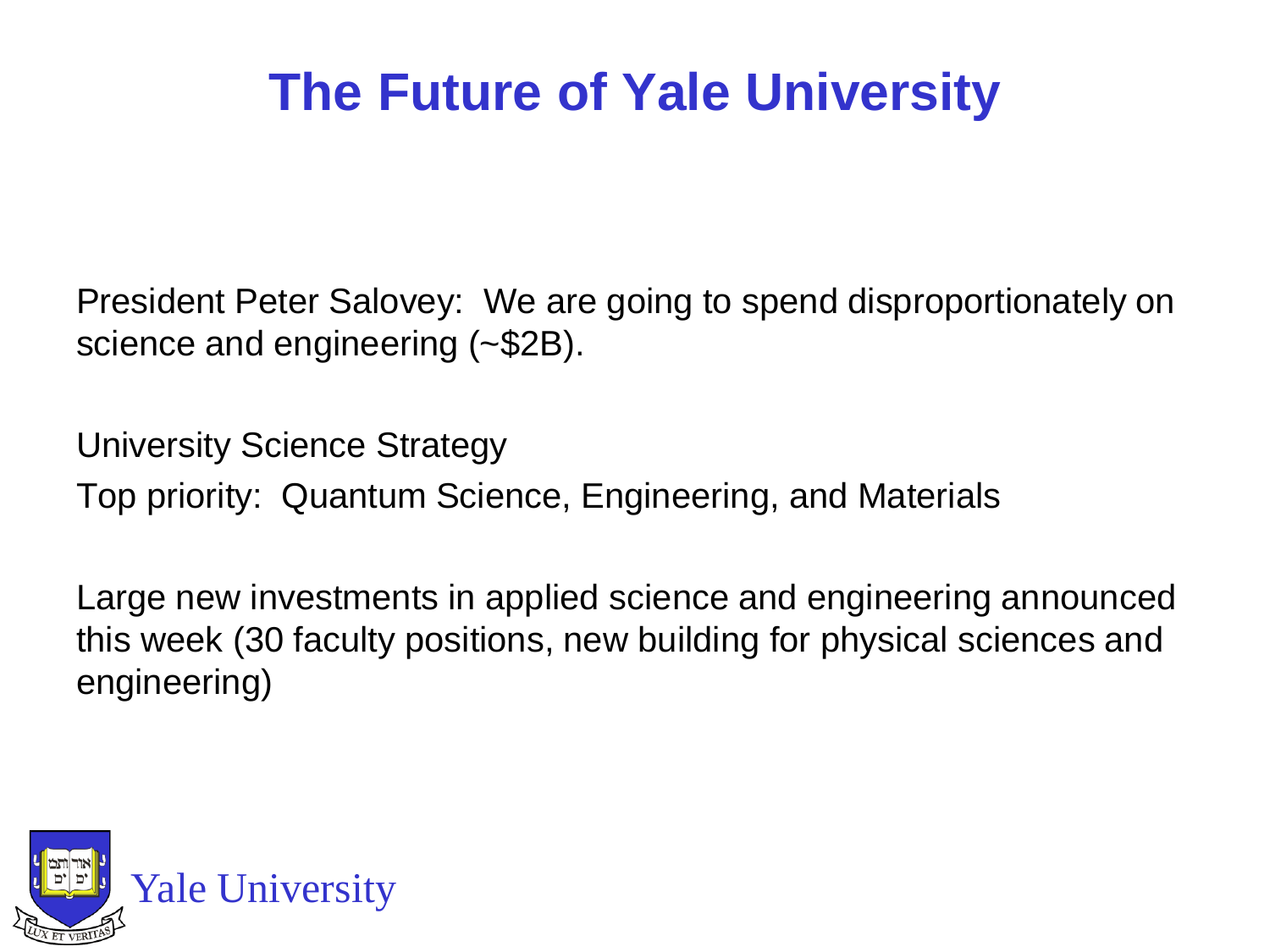## **Distinguished research and leadership activity**

**Awards: 3 NAS, 5 Packard fellows, AAAS, NSF CAREER**

**Leadership:**

**Directors of CRISP, YQI, YINQE, Yale Cleanroom**

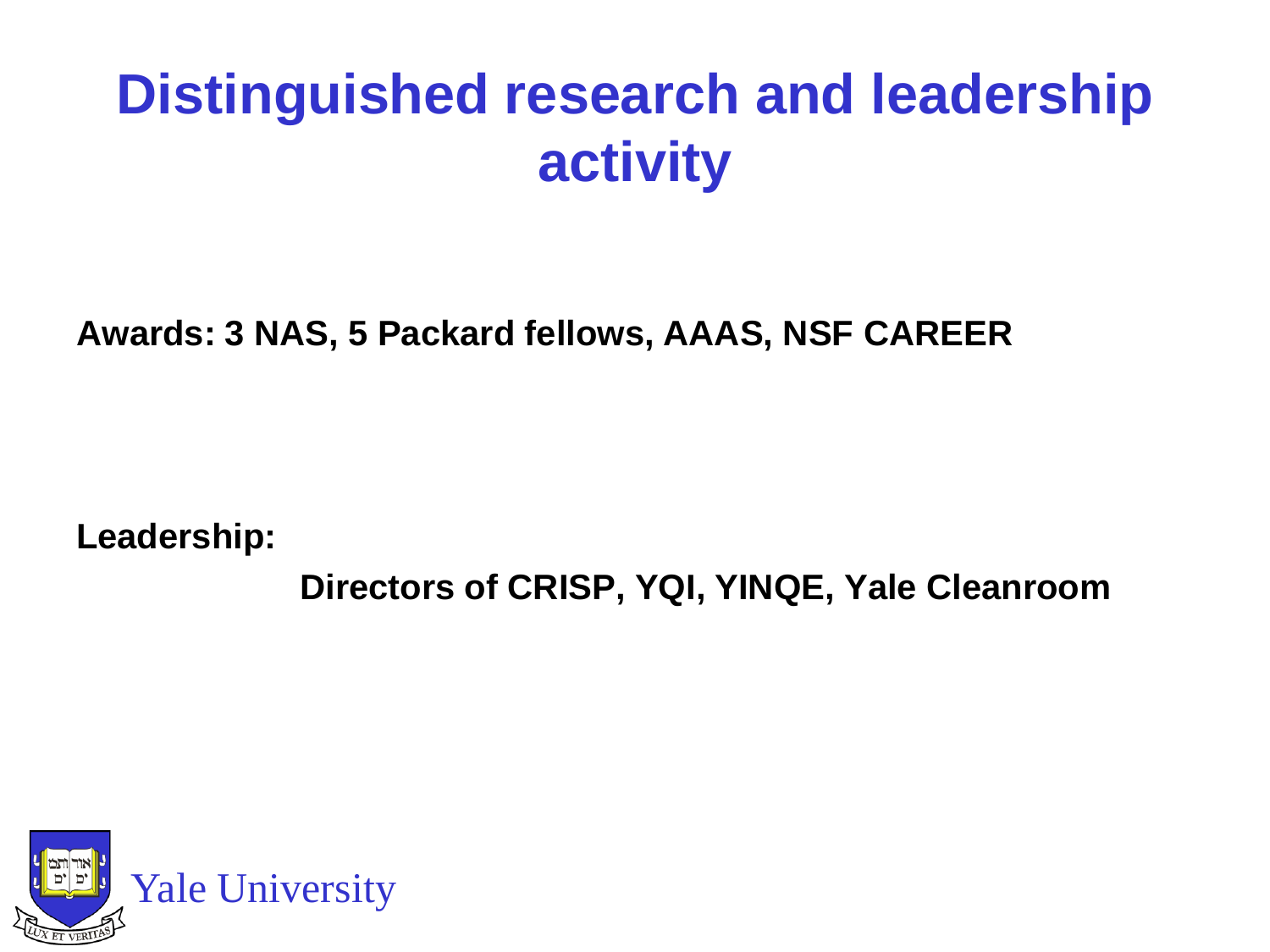## **Diversity, Equity, Inclusion, Belonging (DEIB)**

Department developed a 5-year plan to prioritize DEIB. First-year implementation efforts include:

- Developed mentoring guidelines for graduate students
- We are recruiting graduate students and postdocs to spearhead a new graduate student and postdoctoral committee (GSPAC)
- A first-year seminar class paired with a social gathering (e.g., pizza and coffee)
- Bi-weekly ice cream socials
- Annual department-wide listening session

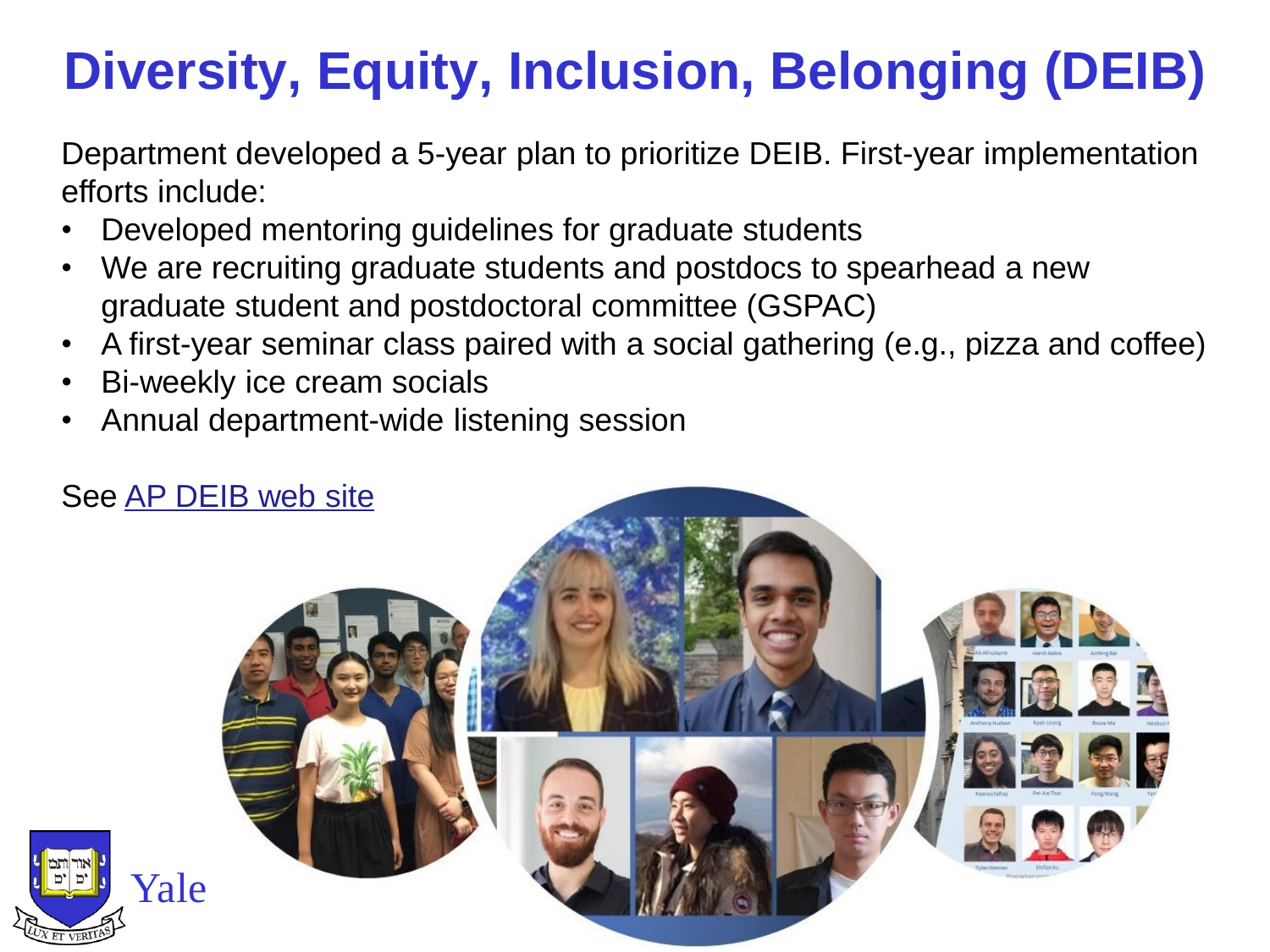## **Recent Alumni – Faculty**

**Chicago**

#### **Princeton**



Houck Siddiqi





DiCarlo

**Colgate**



**Berkeley**

Majer





**Innsbruck**



Vavilov

**Wisconsin**

**Sun** 

Isacsson

**Chalmers**



**Walraff** 



Clerk











**Princeton**



Disa



**Lehnert** 



#### Yale University





Ginossar













**Schuster** 







**MIT**

Teufel Kolpak

**Northwestern**





Kornblum Ke









Koch